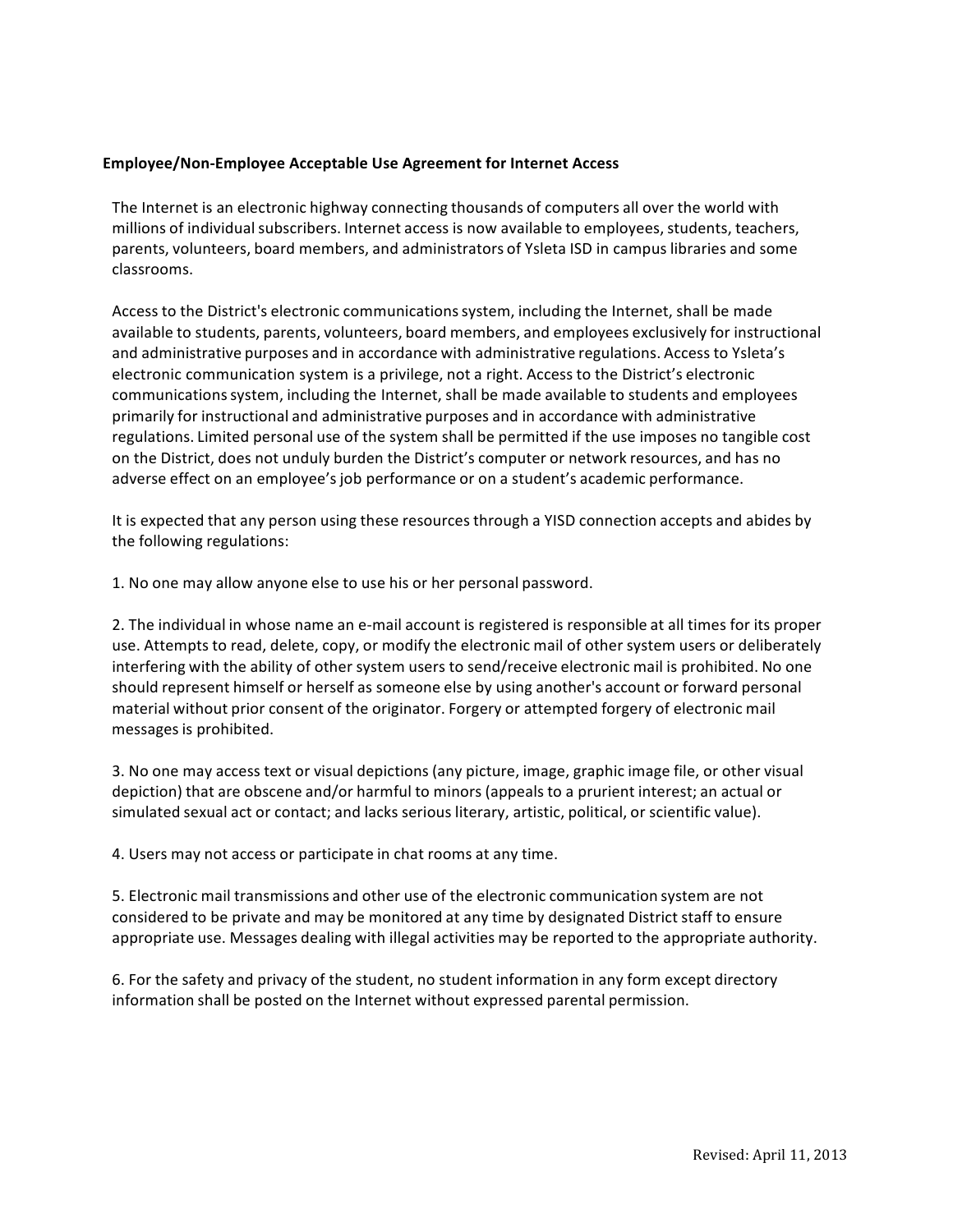7. Users must respect the integrity of computing systems and abide by existing federal and state laws regarding electronic communication. These laws can carry penalties of up to 20 years in prison. This includes, but is not limited to, accessing secure and/or confidential information without authorization, divulging passwords, causing system malfunction, developing programs that harass other users, attempting to infiltrate a computer or computing system, the uploading or creation of computer viruses, knowingly bringing prohibited materials into the school's electronic environment and accessing indecent information. Malicious attempts to harm or destroy District equipment, materials, or data and deliberate attempts to degrade or disrupt system performance may be viewed as violations of District policy and administrative regulations and, possibly, as criminal activity under applicable state and federal laws.

8. Users must respect the legal protection provided by copyright laws to computer programs, articles, graphics, and data. (See Board policies on copyright). Users shall not copy anything that belongs to someone else without rewriting it in their own words and are reminded to give credit to the owner of the information.

9. Users may not use language that is abusive (harshly or coarsely insulting, containing curse words in any language, or ethnic or racial slurs), profane (vulgar, irreverent toward God or sacred things, satanic), sexually offensive (sexual in nature, repugnant to the moral sense or good taste, sexual harassment), or threatening. Transmitting obscene messages or pictures is prohibited. Violators will be subject to loss of privileges on the electronic communications system, disciplinary action in accordance with District policies and/or may be reported to the proper authorities.

10. Any expenses incurred as a result of Internet use is the responsibility of the user.

11. Access to the Internet is considered a privilege, not a right. Users should not waste school resources through improper use of the computer system. Anyone found using access in a way deemed inappropriate will be denied privileges. Noncompliance with applicable regulations may result in suspension or termination of privileges and other disciplinary action consistent with Board policy.